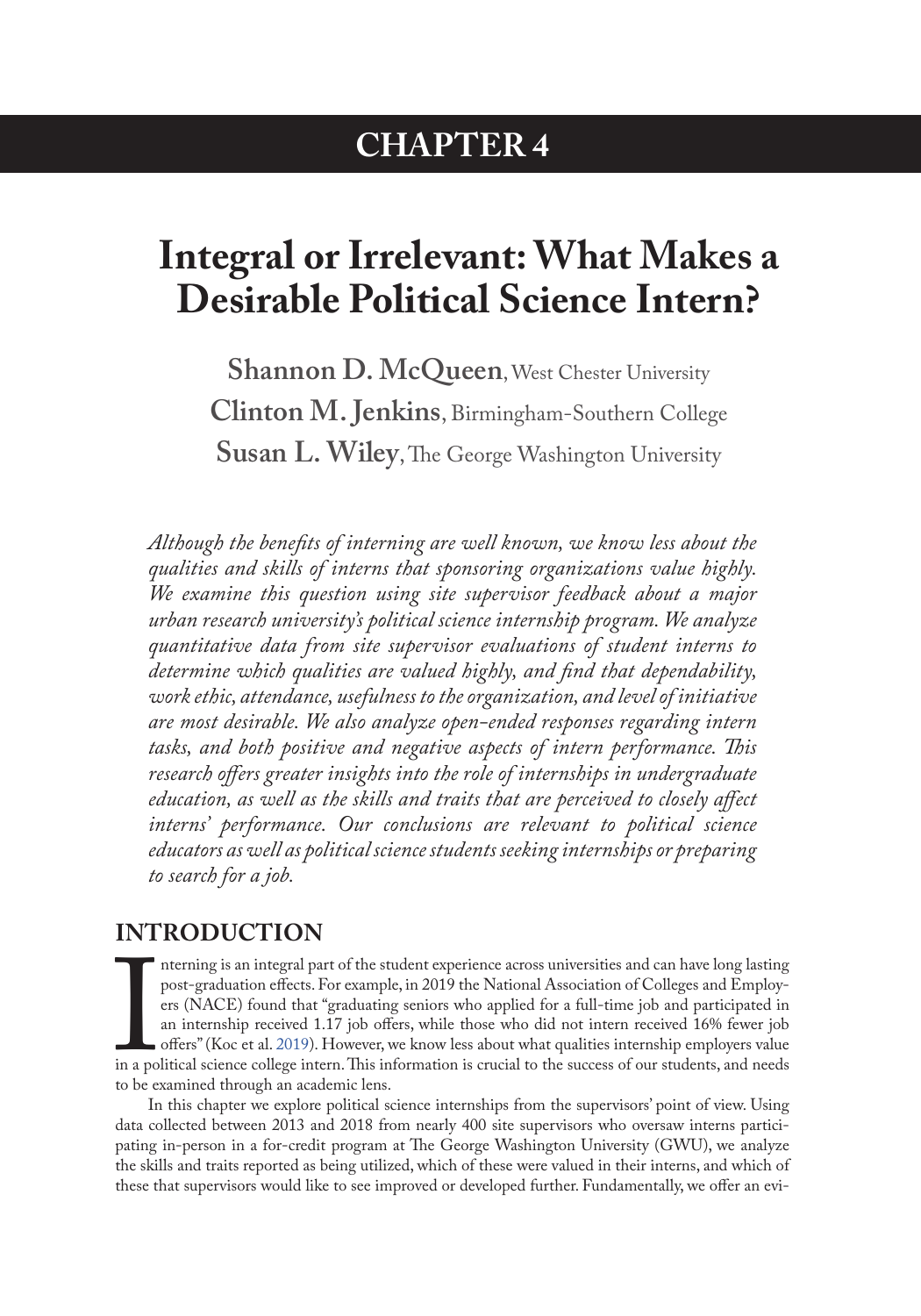<span id="page-1-0"></span>dence-based look at the qualities endemic to political science internships that are conducted in person.

We find that political science internships tend to require substantial amounts of writing, communication, and research. Additionally, site supervisors lamented a lack of attention to detail and lack of initiative, but when interns did exhibit those positive traits their supervisors praised them. According to our respondents, the ideal undergraduate political science intern tends to have a strong team-oriented attitude, produces quality work with attention to detail, and demonstrates significant independent initiative. These results have implications for how political science faculty design curricula and which skills are emphasized in preparing their students for future careers.

#### **WHAT WE KNOW ABOUT COLLEGE INTERNSHIPS AND SKILLS**

Internships are associated with tangible academic gains (Healy and Mourton 1987; Knouse et al. 1999; Routon and Walker 2015, [2018](#page-7-0)), civic skill development (Eyler and Halteman 1981; Mariani and Klinkner 2009), and employment advantages such as faster integration into the labor market (Klein and Grauenhorst 2014) and greater employability (Nunley et al. 2016; Silva et al. [2016;](#page-7-1) Teichler [2011\)](#page-7-2). Thus, substantial research has documented that internships provide clear benefits to students across a wealth of areas. Yet much of what we know about the desirability of skills is anecdotal. Some scholars suggest that "… no single set of personal attributes and experiences seems to assure success as an intern… The type of person who seems to function well as an intern is one who is self-confident, tactful, mature and open and responsive to his situation; he is not necessarily an outstanding student, nor has he had prior practical political involvement" (Hedlund 1973, 24). Others note the importance of qualities such as maturity, tact, and energy, and sense of political curiosity (Hennessy [1970](#page-7-3)).

Previous work focusing on site supervisors has identified their importance to the success of an internship (Benavides et al. 2013; Sosland and Lowenthal [2017](#page-7-4)). Regular feedback from site supervisors can increase the quality of the intern's learning experience, although many site supervisors fail to do so frequently or systematically (Waters and Gilstrap [2012\)](#page-7-5). In exploring the traits internship supervisors seek in interns, NACE found that they look for strong critical thinking, teamwork, work ethic, and oral/written communication skills (Koc et al. 2019). Additionally, NACE (2020) surveyed employers regarding the attributes they seek in college graduates, highlighting the five most desired attributes: problem-solving skills, ability to work in a team, strong work ethic, analytical/quantitative skills, and communication/writing skills (NACE 2020). Their study includes a wide spectrum of students, but it is not clear that the same set of skills is also most desirable for political science majors.

We build on this work by analyzing five years' worth of site internship supervisor evaluations from the internship-for-credit program at one university. We first provide an overview of the prominent skills that interns utilize or rely on in their internships, ranging from researching to event planning, as well as the traits that site supervisors perceive as essential to performing related tasks. Second, we identify qualities that site supervisors would like to see developed further in their interns: most notably these include writing and communication, taking initiative, and paying attention to details.

#### **DATA AND METHODS**

We analyze site supervisor evaluations of participants in the GWU Political Science Department's internship-for-credit program.<sup>1</sup> To receive academic credit, a student must be a declared political science major with at least junior standing, $^2$  $^2$  have a confirmed internship, and have taken a minimum of three introductory political science courses. Each student who has registered for the internship course must complete a learning contract signed by the internship sponsor outlining the nature of the internship, the substantive work to be completed, the student's learning objectives, and a proposed paper topic. The final paper, which is due on the last day of classes, is expected to complement the intern's duties and should be based on some issue or problem that concerns the agency or office in which the student works. Students are expected to meet with or email the Director of Undergraduate Studies every three or four weeks to recap their work and report any problems. Finally, internship sponsors are asked to submit an evaluation of the intern's performance.

Our analysis rests on a dataset constructed from 372 intern evaluation forms collected during fall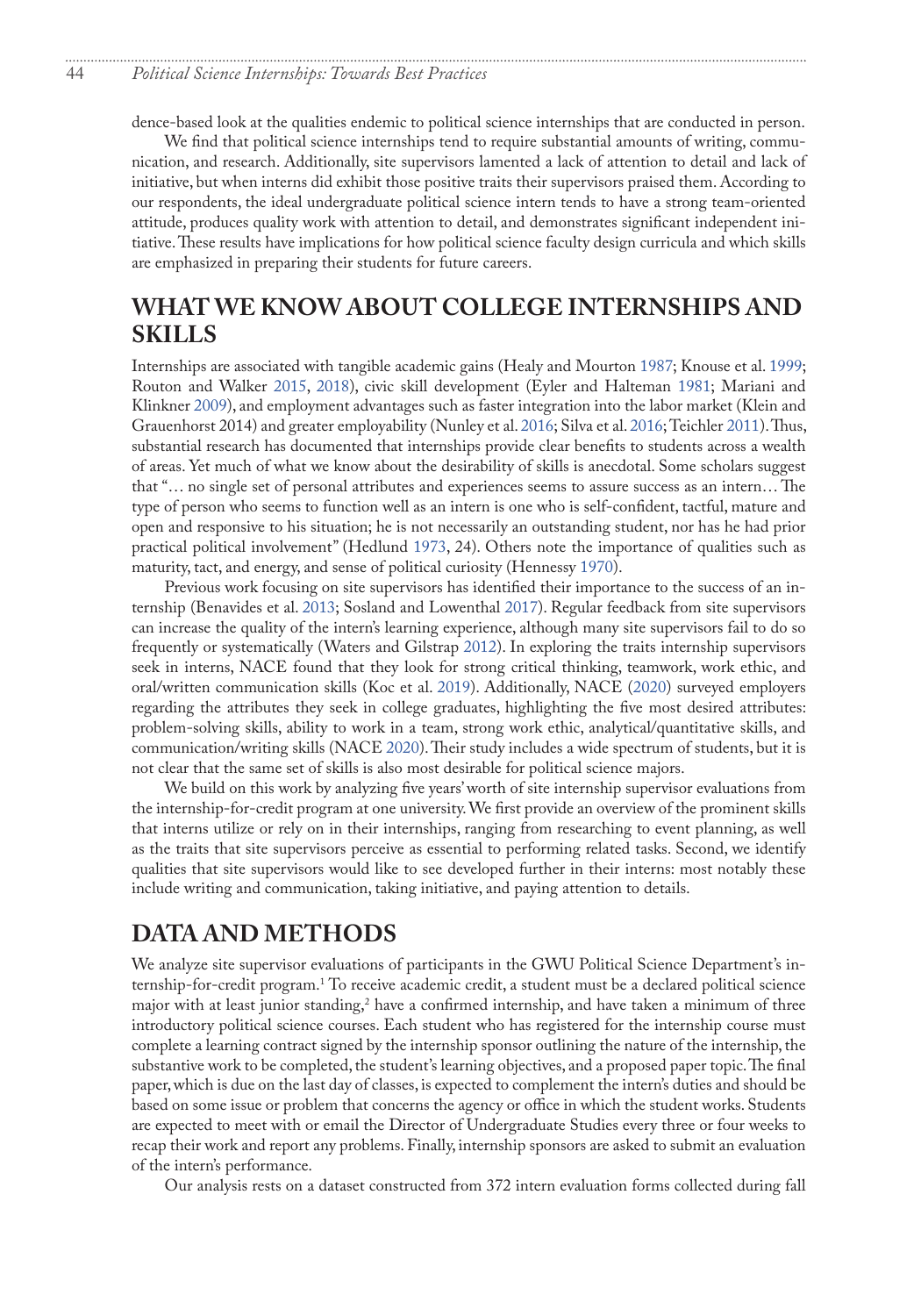<span id="page-2-0"></span>and spring semesters, 2013 to 2018; most internships (76%) were conducted in the spring.<sup>3</sup> The forms are emailed to all site supervisors at the end of each semester, and include both qualitative and quantitative measures of intern performance. We use the quantitative data to provide summary statistics about interns' work and we analyze qualitative data with Atlas.ti.<sup>4</sup> Utilizing an In Vivo coding methodology,<sup>5</sup> we identify and analyze the occurrence of certain phrases including the overall performance of the intern, positive and negative comments, and internship activities. Because there was very little variation in the results based on the category of the sponsoring organization or students' sex, we present the results aggregated for all evaluations.<sup>6</sup>

### **RESULTS**

#### **Location and Time**

GWU students interned at a range of organizations that can be grouped into five major categories: nonprofit or advocacy organizations, think tanks or research organizations, international governments, the United States government, and businesses or corporations.



#### *Figure 1. Number of Interns by Type of Internship*

As depicted in figure 1, slightly under half of all internships involved the US government, which includes "Hill internships" in Congressional offices (members or committees), as well as more unconventional placements, such as the Office of the First Lady. About 25% of internships are conducted at nonprofit organizations, including partisan establishments such as the Republican Governors Association, and advocacy groups such as Planned Parenthood, the Human Rights Campaign, or Refugee International. Around 14% of internships take place through businesses or corporations such as law offices or media consulting groups, and even fewer are completed through think tanks or international governing bodies. No statistically significant differences were found when analyzing type of internship placement by sex (female/male).

#### **Overall Performance**

Turning now to intern performance, we first provide an overview of how site internship supervisors rated interns on eight different skills or traits. In particular, we observe ratings of interns' performance with respect to their dependability, work ethic, attendance, usefulness, ability to work effectively with others,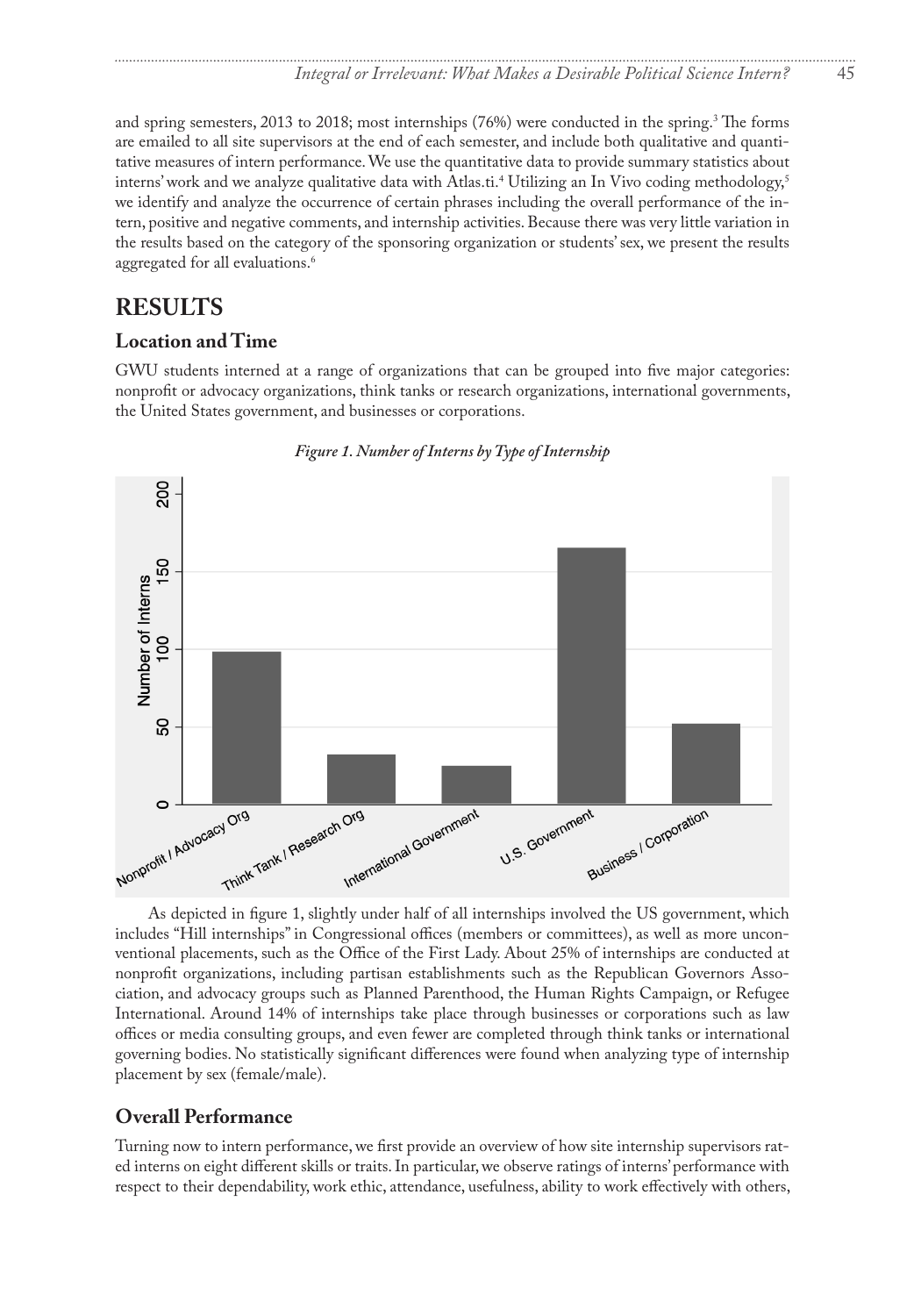<span id="page-3-0"></span>quality and quantity of work produced, and level of initiative. These were assessed on a scale of 1 (poor) to 5 (excellent). Most interns received 5s or 4s on these assessments, indicating generally very high levels of satisfaction. Each of the assessed qualities had a mean score between 4.6 and 4.9.[7](#page-8-0)

All supervisors agreed that the internship was a good learning experience for the student and that academic credit was merited. No supervisor rated an intern's performance as unsatisfactory, possibly because the internship program was structured to facilitate high levels of communication among participants. Additionally, all respondents were interested in having another GWU student intern for them in the future. The item that yielded the most response variation asked if the site supervisors shared their evaluation with the intern. On that question the site supervisors split evenly, with 50% reporting that they shared the evaluation and 49% reporting that they did not share it.

#### **Skill Utilization**

To gain insight into the skills that interns employed during their internships, we turn to a question that asked site supervisors to provide a description of a project or situation for which a student was responsible and to comment on their performance.<sup>8</sup> We coded their open-ended responses to identify the type of work the interns completed, noting each respondent's comments or phrases that referred to a specific activity. We then grouped these phrases to identify the specific skills used[.9](#page-8-0) Based on these responses, we created a typology of intern work that encompasses five main skill categories: writing and communication, event planning, supervision skills, research and analytic skills, and service. The categories and their frequencies are depicted in table 1.[10](#page-8-0)

About 55% of all interns completed work with substantial writing or communications components. This category covers a wide range of projects, all of which involved summarizing, sharing, and/or communicating information. Specific types of work included giving presentations; writing policy, legal, and research briefs; crafting a proposal for a new podcast; and developing advocacy documents. For example, one intern at a consulting firm developed a new business plan for the firm, "including a marketing plan, budget forecast, and people plan."

| Table 1: Student Engagement in Internship Activities |             |                  |  |
|------------------------------------------------------|-------------|------------------|--|
| <b>Activity Category</b>                             | Percentage* | $\boldsymbol{n}$ |  |
| Communication and Writing                            | 55.6%       | 207              |  |
| Research and Analytics                               | 43.3%       | 161              |  |
| <b>Constituent and Customer Service</b>              | 11.8%       | 44               |  |
| Event Planning                                       | 9.9%        | 37               |  |
| Management or Leadership of Others                   | 8.3%        | 31               |  |
| * Percentage of 372 total interns                    |             |                  |  |

The next most common internship activity was research and data management/analysis. Around 43% of interns engaged in these activities, which involved compiling, researching, or analyzing a range of topics. One intern analyzed congressional and think tank hearings, while another built a "national data base [sic] of good news arising from the Tax Cuts and Jobs Act." Research included client-focused work for consulting firms, topic-centered research for think tanks and nonprofits, and advocacy planning for interest groups or other non-profits.

Fewer than 12% of all interns used event planning, supervision, and service-based skills. Event planning often involved assisting with preparations for large events, which was the case for an intern who coordinated and marshaled the crowd at a climate march, and another intern who organized "Press Breakfasts" on Capitol Hill. After one intern was so successful in helping plan a forum in Brussels, their organization sent them to assist with the event in person. Supervision skills refers to leading a team or directly supervising others, as was the case with one intern who managed the recruitment, organization, and training of hundreds of volunteers for a congressional campaign, and another who trained new interns and volunteers on how to contact voters. Finally, the service category contains any work done to connect to or satisfy clients or constituents. Most of these comments came from Hill intern supervisors, whose interns engaged in constituent services, such as leading Capitol tours or handling constituent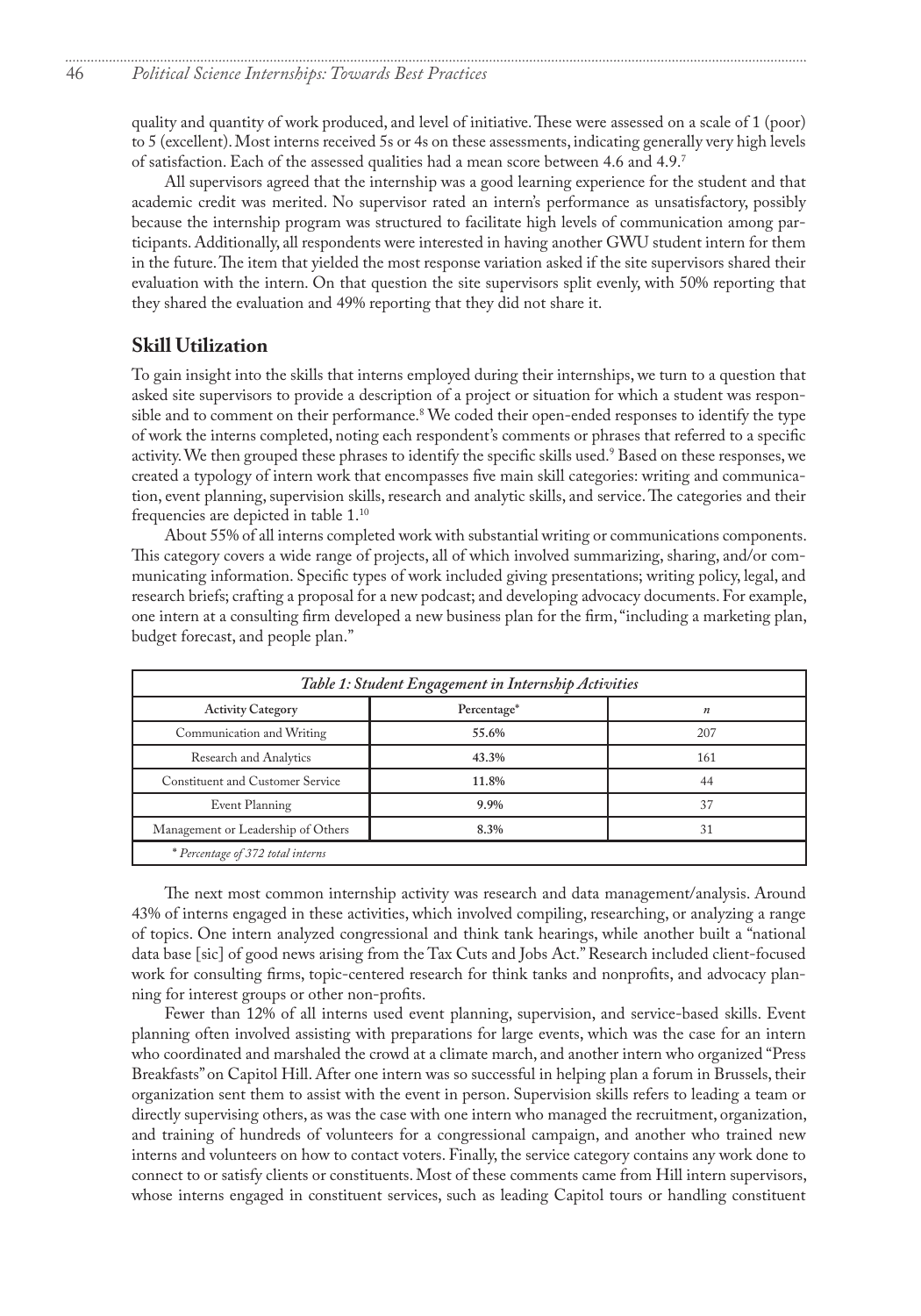<span id="page-4-0"></span>concerns.[11](#page-9-0) For example, one supervisor wrote that the intern "learned about the public policy process, client management, communications, Hill advocacy, conducting research and more." Another noted that the student had learned "the basis of political advocacy from taking research or policy positions and [how to] translate those into advocacy actions." The skills that internship supervisors described tended to reflect the specific focus of the organization, such as networking, writing, communication, research, data analytics, or policy analysis.

#### **Room for Improvement**

To gain insight into the sorts of attributes site supervisors view as valuable but believe their interns did not possess, we asked the site supervisors to provide recommendations to improve students' performance. We coded their answers by noting which competencies the site supervisors mentioned, identifying 11 broad categories of abilities that respondents wanted to see developed.**[12](#page-9-0)**

Table 2 depicts the percentage of interns who received comments relating to each area of improvement. When supervisors critiqued the intern, they frequently commented on the need for improved written and oral communication skills. Many comments suggested that interns should hone their writing skills and look for opportunities to improve. Other comments in this category noted something more interpersonal, such as a lack of ability to communicate well, to listen to supervisors, or to share progress. For example, one site supervisor suggested that the intern "listen carefully when work instructions were being given," and another noted how the intern "lacked communication skills" as they did not update supervisors on their progress with projects.

| Table 2: Intern Supervisor Comments Regarding Areas of Improvement |             |                  |  |
|--------------------------------------------------------------------|-------------|------------------|--|
| <b>Comment Category</b>                                            | Percentage* | $\boldsymbol{n}$ |  |
| Lacked communication and writing skills                            | 16.1%       | 60               |  |
| Lacked initiative                                                  | 13.4%       | 50               |  |
| Lacked attention to detail                                         | 9.9%        | 37               |  |
| Lacked topical or specialized knowledge                            | 8.9%        | 33               |  |
| Needed increased confidence                                        | 6.7%        | 25               |  |
| Lacked time management skills                                      | 5.4%        | 20               |  |
| Lacked interpersonal skills and ability to work with<br>others     | 4.8%        | 18               |  |
| Did not manage their own workflow                                  | 3.8%        | 14               |  |
| Lacked engagement                                                  | 2.7%        | 10               |  |
| Did not respond to corrections                                     | 1.3%        | 5                |  |
| Worked slowly                                                      | 1.1%        | 4                |  |
| * Percentage of 372 total interns                                  |             |                  |  |

About 13% of interns received a recommendation to take initiative, to act and engage with the work independently. These comments suggest site supervisors desire a certain level of autonomy and self-direction in interns. One site supervisor succinctly noted the importance of taking initiative, and recommended the intern "take ownership of tasks and develop a working knowledge of topics she is not already invested in when they are assigned to her. Doing so would signal to employers that she not only cares about the work she is doing, but she is capable of taking on larger work and thinking about more complex issues." Many supervisors connected a lack of initiative to a lack of overall engagement with the internship experience, such as one supervisor noting the intern "could be more engaged with the work. I felt she missed out on some awesome projects because she didn't volunteer for or identify organizational tasks." Here, the student's lack of initiative was seen as a lack of investment in the work.

 The finding that interns often lack initiative is not unexpected. Students likely feel nervous or vulnerable in unfamiliar semi-professional settings, making them less likely to take risks or demonstrate initiative in their work. One supervisor acknowledged this connection, noting, "With more working experience, she will acquire more self-confidence and will be able to take more initiative." Nearly 7% of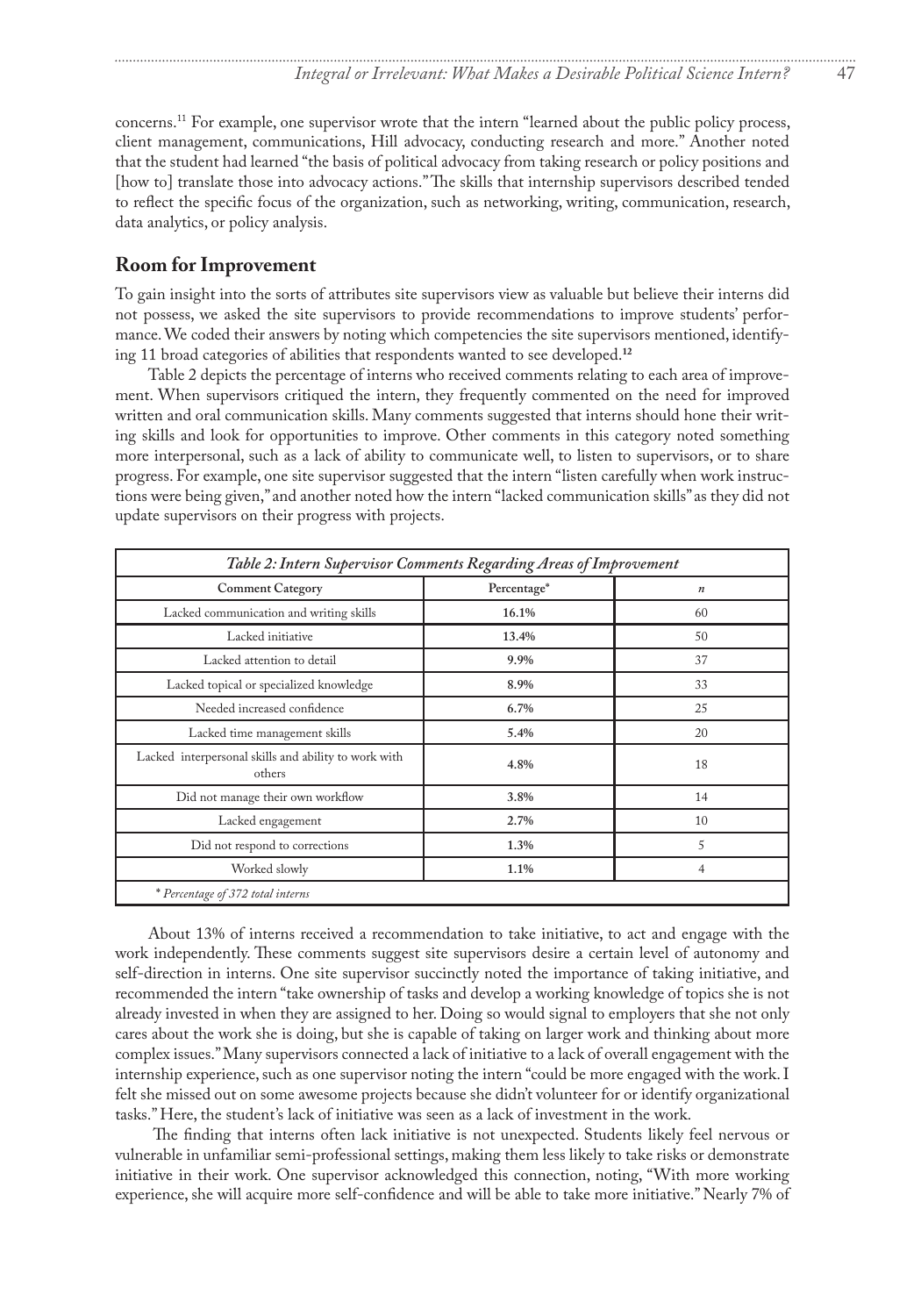<span id="page-5-0"></span>interns received comments that referred to a student's lack of confidence. Furthermore, a student's prior experience within the classroom can influence their desire to take risks. In some classrooms, opportunities to take initiative can be rare, while the ability to complete a task and follow directions is emphasized. Asking to be put on a certain project or considering directions beyond the assigned tasks constitute new skills for students to learn.

Another common critique of interns was attention to detail. Many supervisors appraised the intern's lack of editing skills or attention to smaller details. For instance, a supervisor noted that the intern is, "very bright but she lacks attention to detail and organization." Other supervisors supplied specific examples, such as encouraging the intern to carefully check citations for projects, better edit their own writing, or "pay attention to minute formatting details." Some supervisors did note the contextual nature of this critique. One supervisor reported that the intern, "can be a bit sloppy in checking pieces for accuracy (he usually figures out his own mistakes) but most of that is accounted for because of the fact that ... the stats that I ask for are needed relatively quickly and he is put under pressure." Thus, in addition to developing better editing skills, interns may not be used to working in fast-paced work environments, resulting in more "little" mistakes.

Around 20% of all comments were positive, regardless of what type of organization one worked for, or the sex of the intern. Some respondents were so impressed by an intern's work that they extended the internships or offered their intern a job. For example, one supervisor noted that the intern "has been a great addition to our policy staff and has contributed in many ways. He has a can-do attitude, and we have invited him to stay on as a paid intern through the summer. He will help to staff our annual conference and trade show in early June."

Interestingly, many of the positive comments discussed level of initiative. This further suggests, as much as site supervisors' lament for more initiative taking, that self-motivation is both a skill and attribute of interns that is highly valued. For example, one site supervisor noted they would "hire the student here in a heartbeat! He was a pleasure to work with and showed a lot of initiative." Another site supervisor specifically noted that "the student doesn't just complete tasks, he goes above and beyond every time he delivers an assignment. He has completely restructured our team site as asked, while at the same time contributing fresh ideas and methods on his own for how to improve it. I can always rely on the quality of his work." Again, there do not appear to be any substantial differences in the frequency or types of critiques based on the sex of the intern.[13](#page-9-0)

#### **RECOMMENDATIONS AND CONCLUSION**

Supervisors commonly identify three skills when considering what makes a valuable intern. Primarily, interns with strong written and oral communication skills, both in producing work and communicating interpersonally within the work environment, received frequent positive comments from site supervisors. Additionally, site supervisors often praised interns who showed initiative. Students who enthusiastically asked for more assignments, demonstrated their independence, and brought their ideas to a project were considered exceptional interns. Exhibiting initiative may seem self-evident to the seasoned professional, but many students struggled to exercise it in an internship setting. Finally, site supervisors appreciated when interns consistently produced high-quality work—in particular, when the intern exhibited attention to detail, a team-oriented spirit, and functioned well as part of a team. Thus, it is not only work products that are valued, but the attitudes that students bring with them into the internship.[14](#page-9-0) These results correspond to the 2020 NACE report of desired attributes for job candidates more broadly, as the ability to work on a team, possessing a strong work ethic, and communication skills are attributes that over 77% of employers desire on students' résumés (NACE 2020).

Based on these results, we make a series of recommendations for political science programs and educators that should enhance the internship experience for both the interns and the sponsoring organizations. Some of these suggestions require low effort and minimal infrastructure, while others may require more intensive effort and additional support.

Because communication—both content-oriented and interpersonal—appears vital to students engaging in internships, our first recommendation is that political science educators expand opportunities for practicing communication skills in their courses. Ideas for communication skill development include requiring more in-class presentations of student work, providing space for interpersonal interactions with peers in class, and integrating structured meetings with professors for students to practice provid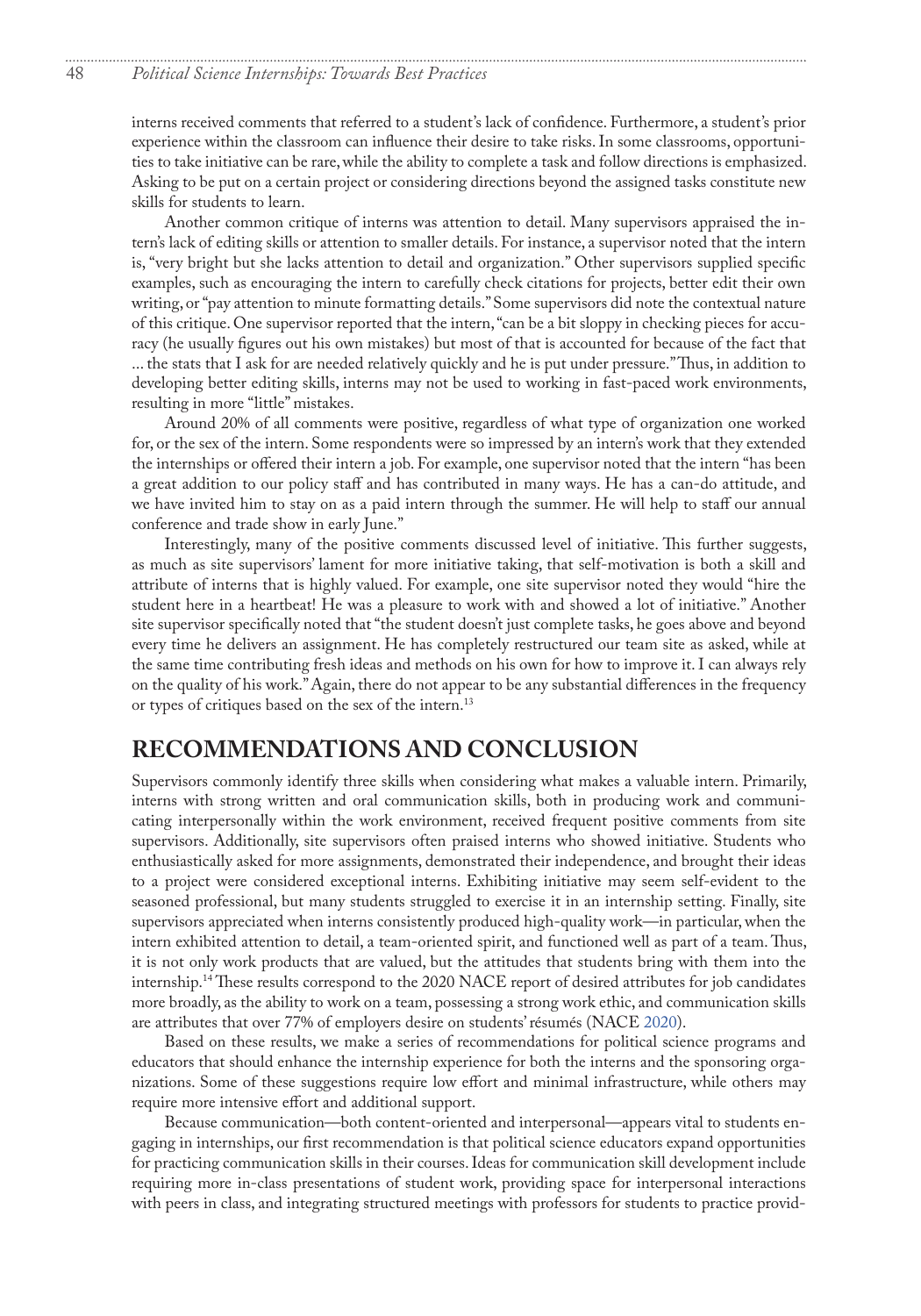<span id="page-6-0"></span>ing updates on extended projects. Mastery of these skills is likely to translate into better teamwork and ability to work with supervisors throughout an internship.

Second, we recommend that faculty integrate into their courses more assignments that mimic those that students are asked to produce in an internship or workplace. For instance, interns are often tasked with writing memos, developing proposals or recommendations, or writing briefs, all of which vary significantly from the standard "academic paper" often assigned. While standard academic writing is a crucial skill that demands frequent exercise, practicing alternative types of writing may help interns meet worksite expectations quicker, enabling them to focus on acquiring new knowledge and developing other skills at their places of work.

Third, inviting students into the editing process by assigning longer-term projects with draft milestones (and providing prompt feedback) is one way to help students develop greater attention to detail. Breaking down a major assignment into stages over a semester may have the added advantage of modeling for students the systematic planning of major projects. Five percent of all site supervisors expressed a desire for students to improve on planning and time management, and almost 4% more expressed a wish for students to manage their own workflow.

Fourth, political science faculty should design curricula and assignments that empower students to take greater initiative in and ownership of their research projects. For example, students should be given opportunities to devise their own research questions, plan a project to investigate their questions, and carry out their research and analysis. Faculty might also consider providing students with options for how to present information for a given assignment (podcast, verbal presentation, handouts, videos, and so forth) to emphasize student choice and control. If group work is assigned, students might also develop their supervision abilities. In general, assigning more team-oriented, self-designed research projects can help students prepare for the type of work they may do in an internship or in the workforce, post-graduation.

Fifth, beyond the classroom, we recommend that advisors, whether they occupy that role formally or informally, proactively communicate to students the skills and traits that internships may require of them. This approach can help frame students' expectations about their internships, helps them anticipate their employers' expectations about their performance, and can prompt them to focus on developing attributes in preparation for an internship. Reviewing a simple "10 Tips for Interning" handout with prospective interns is one way to share this information. A sample document is available in the Supplemental Internship Resources section.

Our sixth and final recommendation reiterates a strong point made by others in this volume: making expectations clear at the outset is critical for long-term success, particularly with respect to the skills that an intern seeks to develop. While clear expectations won't make intern performance anywhere near perfect, it may result in fewer site supervisors wishing for greater "x, y, or z" in an intern's performance.

These recommendations are intended to help faculty prepare students for both internships in political science and professional work in related fields, and we believe that it is safe to assume that site supervisors of political science interns value the same sorts of skills in non-political science interns and in their professional employees as well.<sup>15</sup> Communicating, taking initiative, and paying attention to details are likely to be assets for all students in all sorts of internships and professional settings.

We did, however, identify one set of skills that site supervisors of political science interns may uniquely value: the writing of memos and briefs, and writing generally. These kinds of documents and writing styles often differ from those common to business, corporate settings, or even the natural sciences, so students with majors other than political science may find them to be of limited value. However, we assert that there is merit in offering political science students the opportunity to develop these skills, regardless of their intended career.

Overall, the results of our analysis confirm what most academic internship advisors already know: interns often do an impressive amount of work (with significant variation across interns and internships, of course). Political science interns tend to use five major types of abilities most frequently—communication and writing; research and analysis; constituent or customer service, event planning; and supervision of others—and over three-quarters of the projects named by site supervisors involve writing/ communication and research-based skills. Given the great potential for students to excel as interns and future drivers of the workforce, we recommend that political science instructors use the classroom to help students sharpen their transferable skills so that they can meet and exceed the expectations of their site supervisors and future employers.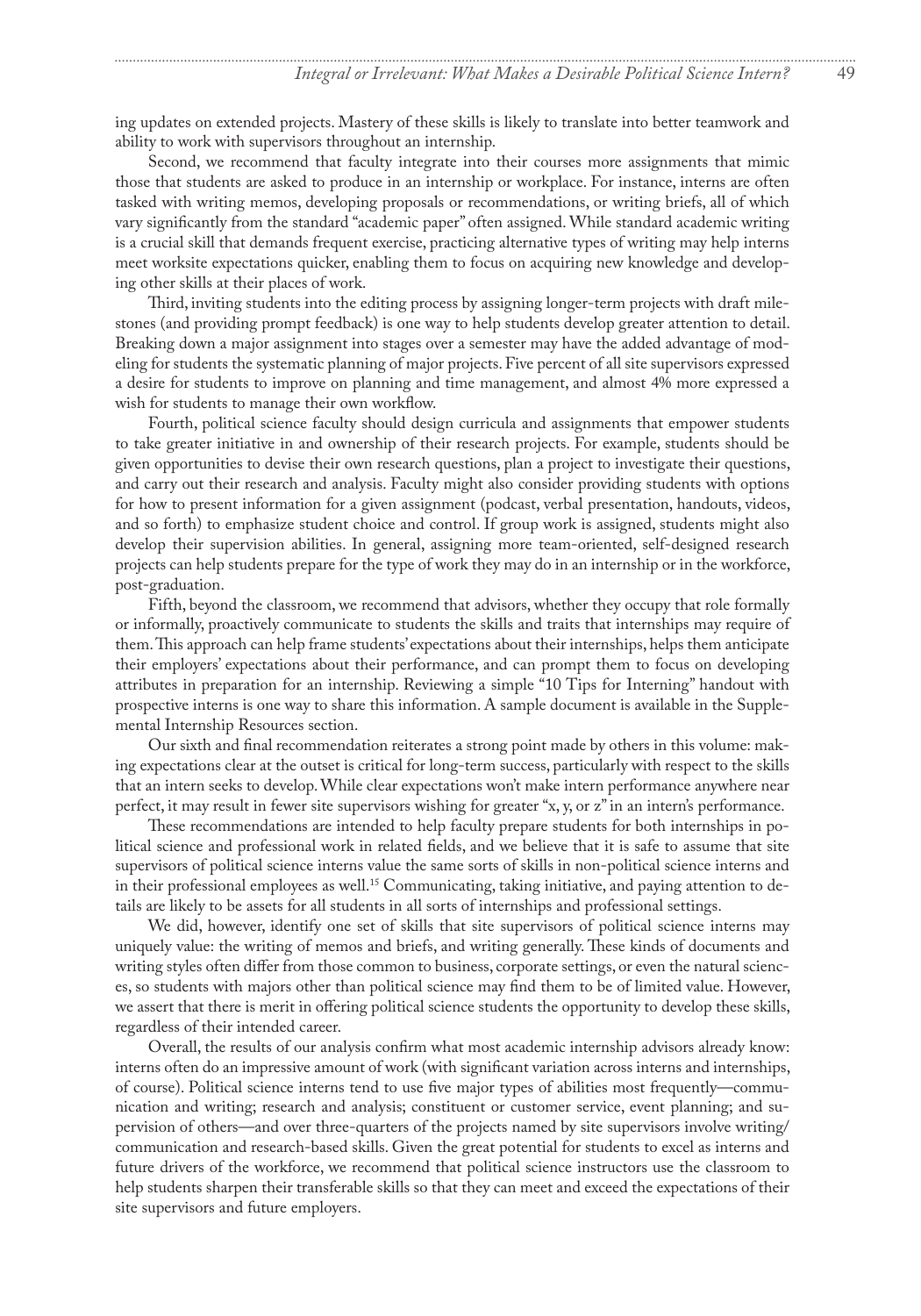#### **REFERENCES**

- Benavides, Abraham D., Lisa A. Dicke, and Amy C. Holt. 2013. "Internships Adrift? Anchoring Internship Programs in Collaboration." *Journal of Public Affairs Education* 19 (2): 325–353.
- Eyler, Janet, and Beth Halteman. 1981. "The Impact of a Legislative Internship on Students' Political Skill and Sophistication." *Teaching Political Science* 9 (1): 27–34
- Healy, Charles. C., and Don L. Mourton. 1987. "The Relationship of Career Exploration, College Jobs, and Grade Point Average." *Journal of College Student Personnel* 28 (1): 28–34.

- Hedlund, Ronald. 1973. "Reflections on Political Internships." *PS: Political Science & Politics* 6 (1): 19–25.
- <span id="page-7-3"></span>Hennessy, Bernard C. 1970. *Political Internships: Theory, Practice, Evaluation*. The Pennsylvania State University Series, no. 28. University Park, PA: Pennsylvania State University.
- Koc, Edwin, Joshua Kahn, Andrea Koncz, Angelena Salvadage, and Anna Longenberger. 2019. "2019 Internship & Co-Op Survey Report Executive Summary." National Association of Colleges and Employers (May): 1–9. [https://www.naceweb.org/uploadedfiles/files/2019/publication/executive-summary/2019-nace-internship](https://www.naceweb.org/uploadedfiles/files/2019/publication/executive-summary/2019-nace-internship-and-co-op-survey-executive-summary.pdf)[and-co-op-survey-executive-summary.pdf](https://www.naceweb.org/uploadedfiles/files/2019/publication/executive-summary/2019-nace-internship-and-co-op-survey-executive-summary.pdf).
- Knouse, Stephen B., John R. Tanner, and Elizabeth W. Harris. 1999. "The Relation of College Internships, College Performance, and Subsequent Job Opportunity." *Journal of Employment Counseling* 36 (1): 35–43. doi: [10.1002/j.2161-1920.1999.tb01007.x](https://doi.org/10.1002/j.2161-1920.1999.tb01007.x).
- Mariani, Mack, and Philip Klinkner. 2009. "The Effect of a Campaign Internship on Political Efficacy and Trust." *Journal of Political Science Education* 5 (4): 275–93. doi: [10.1080/15512160903272160](https://doi.org/10.1080/15512160903272160).
- National Association of College and Employers (NACE). 2020. "Key Attributes Employers Want to See on Students' Resumes." National Association of Colleges and Employers. [https://www.naceweb.org/talent](https://www.naceweb.org/talent-acquisition/candidate-selection/key-attributes-employers-want-to-see-on-students-resumes/)[acquisition/candidate-selection/key-attributes-employers-want-to-see-on-students-resumes/](https://www.naceweb.org/talent-acquisition/candidate-selection/key-attributes-employers-want-to-see-on-students-resumes/).
- Nunley, John M., Adam Pugh, Nicholas Romero, and R. Alan Seals. 2016. "College Major, Internship Experience, and Employment Opportunities: Estimates from a Résumé Audit." *Labour Economics* 38 ( January): 37–46.
- Routon, P. Wesley, and Jay K. Walker. 2015. "A Smart Break? College Tenure Interruption and Graduating Student Outcomes." *Education Finance and Policy* 10 (2): 244–76. doi: [10.1162/EDFP\\_a\\_00160.](https://doi.org/10.1162/EDFP_a_00160)
- <span id="page-7-0"></span>Routon, P. Wesley, and Jay K. Walker. 2018. "College Internships, Tenure Gaps, and Student Outcomes: A Multiple Treatment Matching Approach." *Education Economics*, 27 (4): 383–400. doi: 10.1080/09645292.2019.1598336.
- <span id="page-7-1"></span>Silva, Patricia, Betina Lopes, Marco Costa, Dina Seabra, Ana I. Melo, Elisabeth Brito, and Gonçalo Paiva Dias. 2016. "Stairway to Employment? Internships in Higher Education." *Higher Education* 72 (6): 703–21. doi: [10.1007/s10734-015-9903-9](https://doi.org/10.1007/s10734-015-9903-9).
- <span id="page-7-4"></span>Sosland, Jeffrey K., and Diane J. Lowenthal. 2017. "The Forgotten Educator: Experiential Learning's Internship Supervisor," *Journal of Political Science Education*, 13 (1): 1–14.
- <span id="page-7-2"></span>Teichler, Ulrich. 2011. "Bologna—Motor or Stumbling Block for the Mobility and Employability of Graduates?" in *Employability and Mobility of Bachelor Graduates in Europe*, eds. Schomburg, Harald, and Ulrich Teichler, 3–41. Rotterdam, The Netherlands: Sense Publishers.
- <span id="page-7-5"></span>Waters, Regina and Christina Gilstrap. 2012. "Intern Performance Reviews: The Supervisor's Perspective." *NACE Journal* 72 (4): 27–31.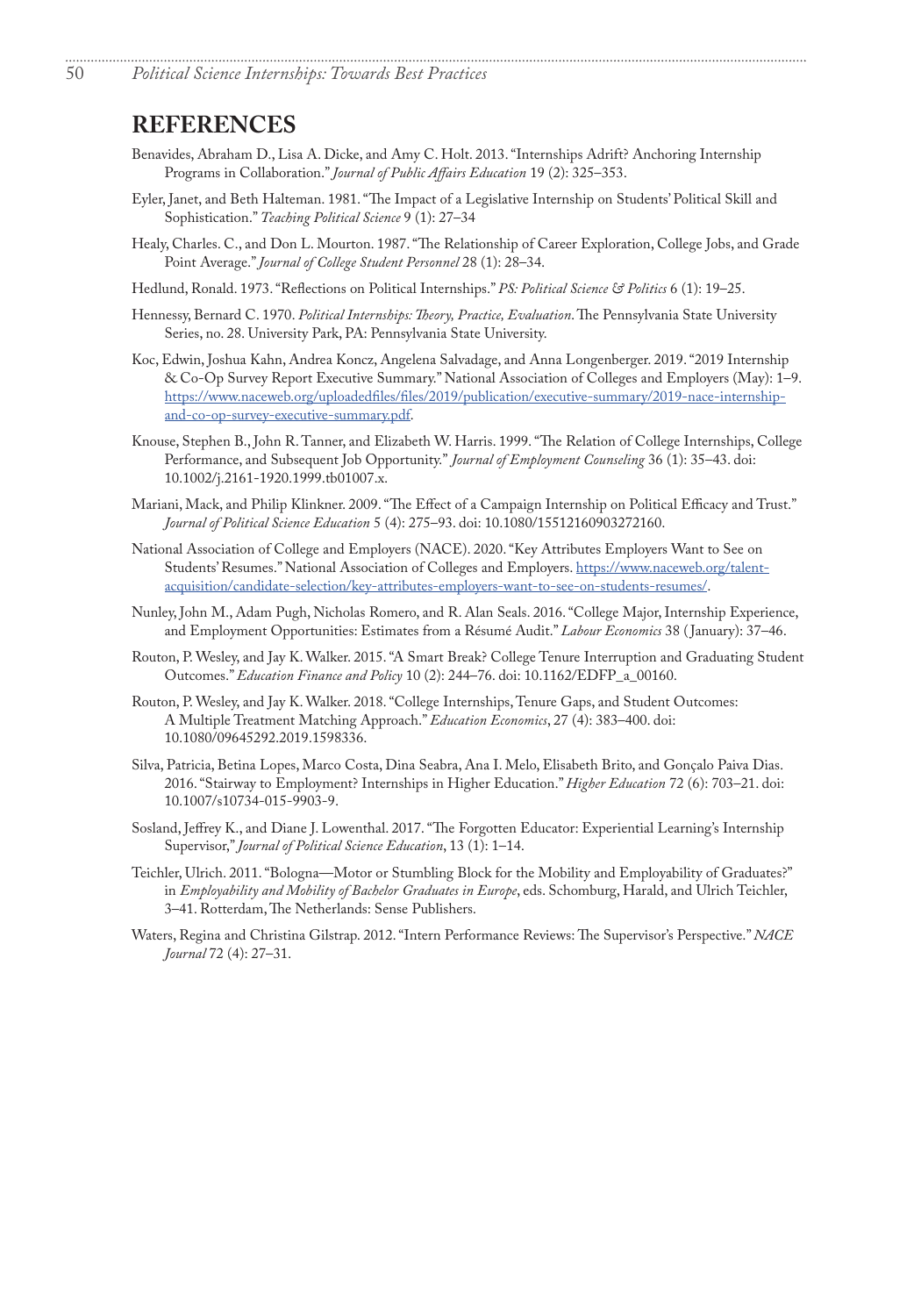#### <span id="page-8-0"></span>**ENDNOTES**

- [1](#page-1-0). The Political Science department and GWU strive to make the internship class as accessible as possible. Credit may be earned for a paid or unpaid internship, and the GW Career Services Center has funds available for students who are foregoing Federal Work-Study in order to intern. There are also transportation funds available to students who are interning. PSC 2987, Internship in Political Behavior, the department's for-credit internship program, is offered fall, spring, and summer terms. PSC 2987 is variable (1, 2, or 3 credits): for one credit the student must intern a minimum of eight hours per week and write a 10-page paper. For two credits a student must intern a minimum of 10 hours per week and write a 12-page paper. For three credits a student must intern a minimum of 15 hours per week and write a 15-page paper. The class is graded on a pass/fail basis. Up to three credits of PSC 2987 may be earned towards the political science major. During a typical academic year between 120 and 130 majors register for PSC internship credit, around 20% of whom are declared political science majors. Many other political science majors become interns without registering for credit. The Political Science Department maintains a list of available internships, as does Career Services.
- [2](#page-1-0). There are three reasons for the upper-class requirement. First, logistically speaking, neither the internship program nor the internship class can be staffed by the faculty needed to accommodate the large number of majors who would like to intern for credit within the department. Second, first-year and sophomore students are not eligible for internship credit to encourage a greater focus on adjusting to the demands of college. The third reason for requiring junior standing is so that the student will have acquired enough knowledge of the discipline to be able to apply it to the internship. Other internship-for-credit opportunities are available from other programs in the university for those second-year students most motivated to complete an internship.
- [3](#page-2-0). This research was approved by the Institutional Review Boards of The George Washington University and Birmingham-Southern College.
- [4](#page-2-0). Atlas.ti is a qualitative analysis software suite that enables researchers to use a variety of tools to analyze qualitative data found in formats such as audio clips, text documents, images, social media data, and more. More information can be found at: [https://atlasti.com/product/what-is-atlas-ti/.](https://atlasti.com/product/what-is-atlas-ti/)
- [5](#page-2-0). In Vivo is a qualitative form of content analysis that highlights the language of the respondents. Codes are created from the transcripts themselves, rather than established in advance by the researchers.
- [6](#page-2-0). There is considerable variation in the number of hours students spend interning. The majority of students interned under 500 hours, with a mean of 300 hours (s.d. 159 hours). Students working over 500 hours may have interned for longer than the length of a semester or interned for an extremely demanding organization, such as the White House Office of Public Engagement. Based on institutional guidelines for academic credit, students interning for one credit averaged 120 hours within the semester; for two credits the average was 150 hours; students earning three credits averaged 225 hours. Most students work about 18 hours per week per 16-week term.
- [7](#page-3-0). There are no significant differences in evaluations based on sex of the intern.
- [8](#page-3-0). Site supervisors often requested students to engage and utilize more than one skill or trait in their internship. Very often, those whose work involved a research component were also required to share or summarize findings. When internship supervisors mentioned more than one skill, the individual comment was coded for each respective skill. For example, one intern prepared and then publicly presented updates for a major corporation's leadership on election integrity work, using both research and communication skills. Another followed several conferences on think tanks, and ultimately wrote a report of their findings. Thus, there would be two distinct skills identified and tracked in the supervisor's response.
- [9](#page-3-0). To develop categories for this data, all responses were initially coded based on the skill listed in the internship evaluation. Then, responses were grouped based on coding themes that emerged from the data. Codes were refined to best reflect the themes in the supervisor evaluations. After an initial independent coder explored the code themes in the documents, the larger group verified the patterns found in the analysis. About 17% of all open-ended responses provided by supervisors referred to interns' activities. Many site supervisors used terms such as "research" and "project," suggesting a heavy research component for many internships. Additionally, words like "team," "us," "staff," and "helped" underscore the importance of interpersonal and teamwork skills within the internship.
- [10](#page-3-0). This list was created by first coding the type of activity that the supervisor noted the student completed within the evaluation. Based on all responses, we then grouped similar activities together based on our subjective assessments of the nature of each task to identify common categories. One of the coauthors served as the primary coder making the initial groupings; these were then verified by the coauthors.